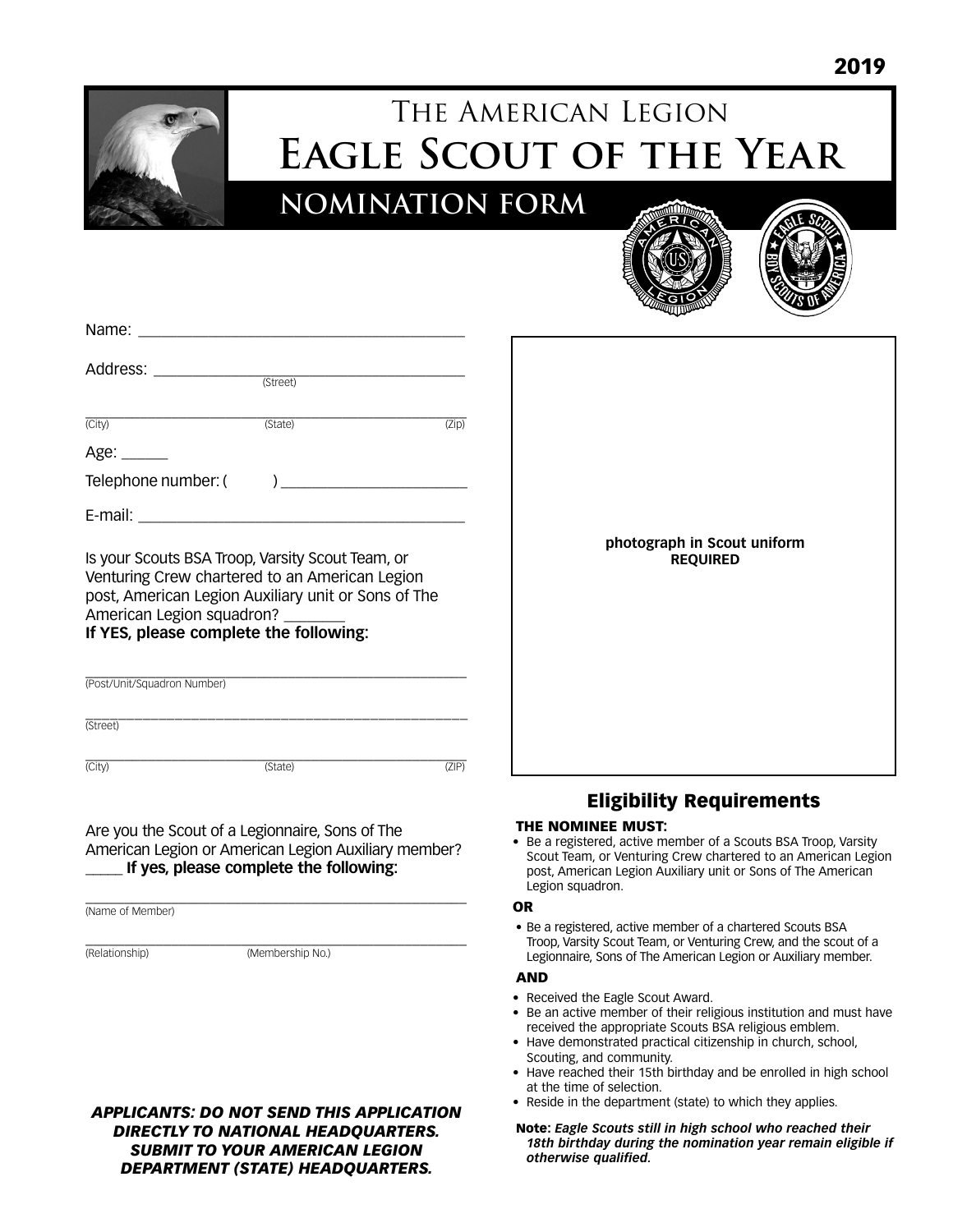

## The American Legion **Eagle Scout of the Year**

## NOMINATION INSTRUCTIONS



The Scout who best meets the qualifications outlined in the nomination application will be selected as the 2019 American Legion Eagle Scout of the Year by the National Americanism Commission.

The American Legion Eagle Scout of the Year will join the youth champion delegation and participate in the 101st annual National Convention in Indianapolis, Aug. 23-27, 2019.

## Scholarships

The American Legion provides for a national scholarship to be awarded to the Eagle Scout who is selected "The American Legion Eagle Scout of the Year."

**The American Legion Eagle Scout of the Year will receive a \$10,000 scholarship.** Three runner-up scholarship awards will be granted in the amount of \$2,500 each.

The scholarship recipients will be eligible to receive their scholarship immediately upon graduation from high school (public, parochial, military, private, or home school) and must utilize the total award within four years of their graduation date, excluding active military duty or religious mission.

The scholarship may be used to attend a school selected by the student provided it is state accredited, above the high school level, and within the continental limits of the United States, except in the case where the student may be from a possession of the United States, in which case the student can select a school in that possession or in the continental United States.

Disbursement from the scholarship fund will be made jointly to the student and the school at the beginning of each semester or quarter. **Only one request will be honored per semester or quarter.**

### *DO NOT SEND THIS APPLICATION DIRECTLY TO NATIONAL HEADQUARTERS.*

### **Applicant should type or print all information.**

|                                                                         |        | <b>Section A - High School Record</b> |                                                                                                                                             |  |  |
|-------------------------------------------------------------------------|--------|---------------------------------------|---------------------------------------------------------------------------------------------------------------------------------------------|--|--|
| Note: Please attach a copy of your official high school transcript.     |        |                                       |                                                                                                                                             |  |  |
|                                                                         |        |                                       |                                                                                                                                             |  |  |
|                                                                         |        |                                       | Grade point average: _________________ In upper __________% of class. Number in class: ____________                                         |  |  |
| awards, honors and recognition received.                                |        |                                       | On one additional page (8 1/2 x 11 inches) list activities participated in during high school and also list                                 |  |  |
|                                                                         |        |                                       | Note: The screening committee will only consider information provided on the first page of Attachment A if more than one page is submitted. |  |  |
|                                                                         |        | <b>Section B - Scouting Record</b>    |                                                                                                                                             |  |  |
| Note: This section will be reviewed closely by the selection committee. |        |                                       |                                                                                                                                             |  |  |
|                                                                         | Years  | Unit No.                              | Sponsor                                                                                                                                     |  |  |
| Cub Scout                                                               |        |                                       |                                                                                                                                             |  |  |
| <b>Scouts BSA</b>                                                       |        |                                       |                                                                                                                                             |  |  |
| <b>Varsity Scout</b>                                                    |        |                                       |                                                                                                                                             |  |  |
| <b>Venturing Crew</b>                                                   |        |                                       |                                                                                                                                             |  |  |
| Eagle Award Received: ________                                          | Palms: |                                       |                                                                                                                                             |  |  |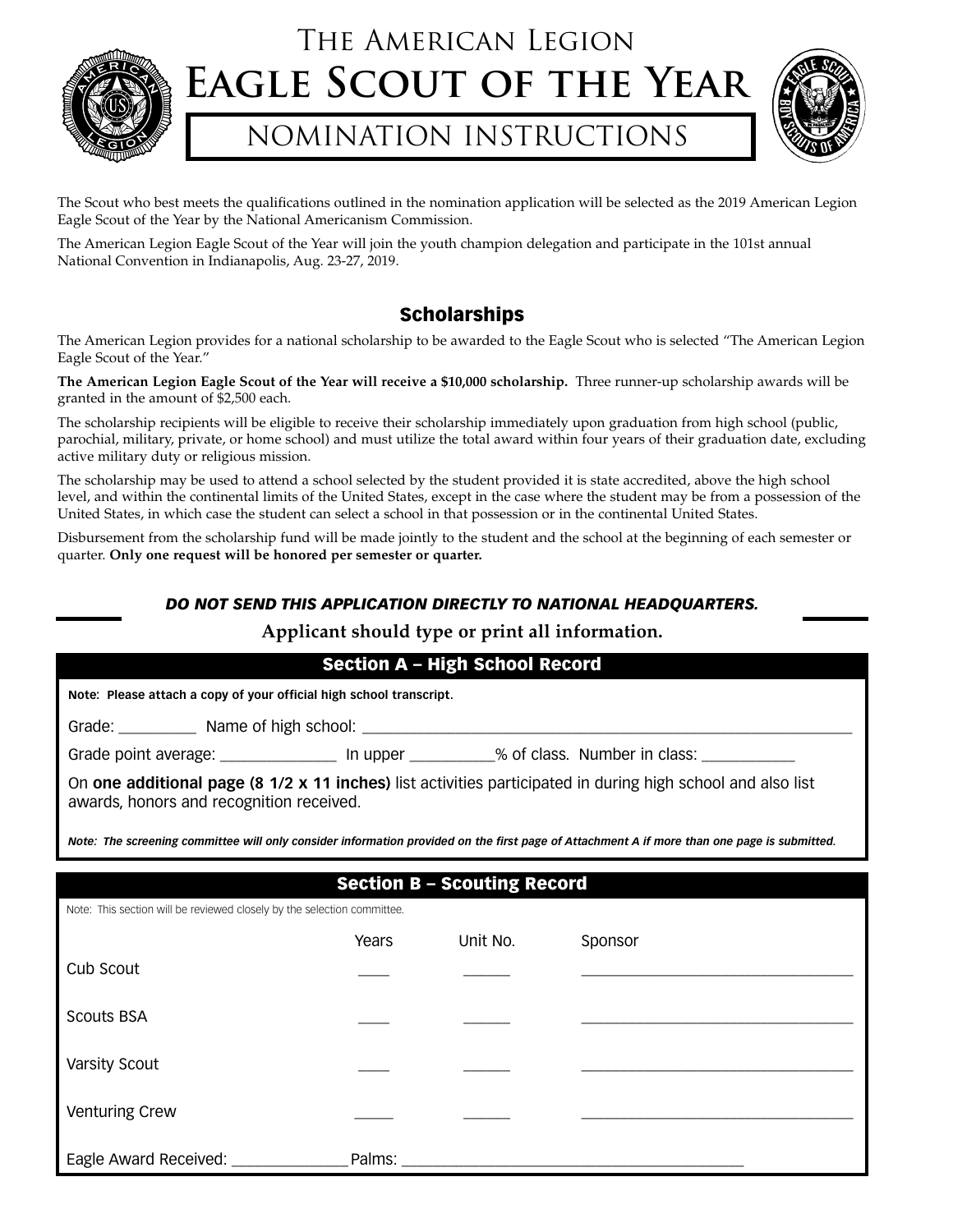## Section B – Scouting Record (continued)

On **two additional pages (8 1/2 x 11 inches)** (1) List leadership positions held in your Cub Scout Pack, Scouts BSA Troop, Varsity Scout Team, and/or Venturing Crew; (2) List other Scouting activities you may have participated in (Jamborees, Order of the Arrow Conferences, etc.).

*Note: The screening committee will only consider information provided on the first two pages of Attachment B if more than two pages are submitted.*

## Section B1 – Eagle Scout Project

On **two additional pages (8 1/2 x 11 inches)** succinctly describe your Eagle Scout Project.

*Note: The screening committee will only consider information provided on the first two pages of Attachment B1 if more than two pages are submitted.*

### Section C – Community Participation Record

On **one additional page (8 1/2 x 11 inches)** list community organizations in which you have held membership **excluding high school and Scouting.** Additionally list other activities that you were involved with that directly or indirectly improved life in your community.

*Note: The screening committee will only consider information provided on the first page of Attachment C if more than one page is submitted.*

## Section D – Religious Award

\_

Denomination: \_\_\_\_\_\_\_\_\_\_\_\_\_\_\_\_\_\_\_\_\_\_\_\_\_\_\_\_ Name of Religious Institution: \_\_\_\_\_\_\_\_\_\_\_\_\_\_\_\_\_\_\_\_\_\_\_\_\_\_\_\_\_

Name of Scouts BSA Religious Emblem (Award) Received:

*(cannot be Cub Scout Religious Emblem)*

Month and Year Received:

On **one additional page (8 1/2 x 11 inches)** list religious youth organizations, clubs, groups that you have been involved in, to include honors awarded and offices held.

*Note: The screening committee will only consider information provided on the first page of Attachment D if more than one page is submitted.*

### Section E – Career Interests

On **one additional page (8 1/2 x 11 inches)** describe your career interests and/or goals. The selection committee realizes that in many cases, applicants will not have decided on career goals; however, complete this section to the best of your ability.

*Note: The screening committee will only consider information provided on the first page of Attachment E if more than one page is submitted.*

### Section F – Letters of Recommendation and Testimony

**One letter each** from your **religious institution, school, your community and Scouting must be included.** Two additional letters of recommendation and testimony may also be included. Please keep in mind that the letters of recommendation are an important part of this application and will be carefully reviewed by the screening committee.

*Note: The screening committee will only consider the four required letters and the two additional letters of recommendation of Attachment F if more than the six required letters of recommendation are submitted. Letters of recommendation will be limited to one page.*

## Authorization

#### **CERTIFICATION BY EAGLE SCOUT**

I certify to the accuracy of the foregoing facts. If selected, I will be free to travel to The American Legion National Convention and participate as a member of the youth champion delegation, representing The American Legion and the Boy Scouts of America. SIGNATURE OF EAGLE SCOUT: \_\_\_\_\_\_\_\_\_\_\_\_\_\_\_\_\_\_\_\_\_\_\_\_\_\_\_\_\_\_\_\_\_\_\_\_\_\_\_\_\_\_\_\_\_\_\_\_\_\_\_\_\_\_\_\_\_\_\_\_ DATE: \_\_\_\_\_\_\_\_\_\_\_\_\_\_\_\_\_

#### **PARENTAL CONSENT**

We hereby certify that the information on this application pertaining to our scout's age and grade in school is correct. We are willing and desirous that they become The American Legion Eagle Scout of the Year. In consideration of the benefits derived from this honor, if selected, we hereby voluntarily waive any, and all, claims against The American Legion and the Boy Scouts of America totally and all representatives thereof.

SIGNATURE OF PARENT OR GUARDIAN: \_\_\_\_\_\_\_\_\_\_\_\_\_\_\_\_\_\_\_\_\_\_\_\_\_\_\_\_\_\_\_\_\_\_\_\_\_\_\_\_\_\_\_\_\_\_\_\_\_\_\_ DATE: \_\_\_\_\_\_\_\_\_\_\_\_\_\_\_\_\_